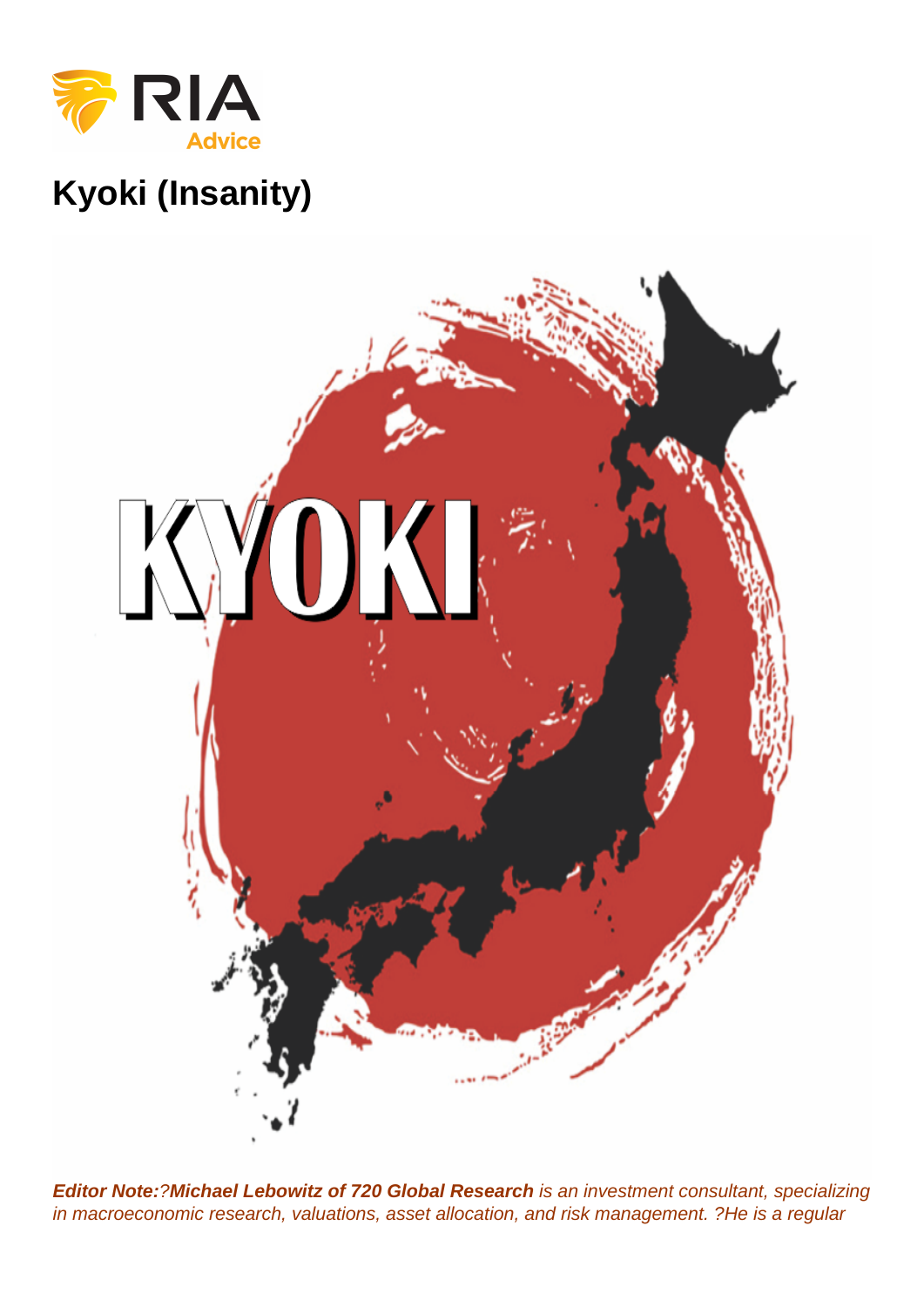Pondering the state of the global economy can elicit

manic?depressive?obsessive?compulsive?emotions. The volatility of global markets ? equities, bonds, commodities, currencies, etc. ? are?challenging enough without consideration of Brexit, the U.S. Presidential election, radical?Islamic terrorism and so on. Yet no discussion of economic and market environments is?complete without giving hefty consideration to what may be a major shift in the way economic?policy is conducted in Japan.

**The Japanese economy has been the poster child for economic malaise and bad fortune for so?long that even the most radical policy responses no longer garner much attention.** In fact,?recent policy actions intended to weaken the Yen have resulted in significant appreciation of?the yen against the currencies of Japan?s major trade partners, further crippling economic?activity. The frustration of an appreciating currency coupled with deflation and zero economic?growth has produced signs that what Japan has in store for the world falls squarely in to the?category of ?you ain?t seen nothin? yet.? Assuming new fiscal and monetary policies will be?similar to those enacted in the past is a big risk that should be contemplated by investors.

## **The Last 25 Years**

The Japanese economy has been fighting weak growth and deflationary forces for over 25?years. Japan?s equity market and real estate bubbles burst in the first week of 1990, presaging?deflation and stagnant economic growth ever since. Despite countless monetary and fiscal?efforts to combat these economic ailments, nothing seems to work.

Any economist worth his salt has multiple reasons for the depth and breadth of these issues but?very few get to the heart of the problem. The typical analysis suggests that weak growth in?Japan is primarily being caused by weak demand. Over the last 25 years, insufficient demand,?or a lack of consumption, has been addressed by increasingly incentivizing the population and?the government to consume more by taking on additional debt. **That incentive is produced via?lower interest rates. If demand really is the problem, however, then some version of these?policies should have worked, but to date they have not.**

If the real problem, however, is too much debt, which at 255% of Japan?s GDP seems a?reasonable assumption to us, **then the misdiagnoses and resulting ill?designed policy response?leads to even slower growth, more persistent deflationary pressures and exacerbates the?original problem.** The graphs below shows that economic activity is currently at levels last seen?in 1993, yet the level of debt has risen 360% since 1996. The charts provide evidence that Japan?s crippling level of debt is not helping the economy recover and in fact is creating massive?headwinds.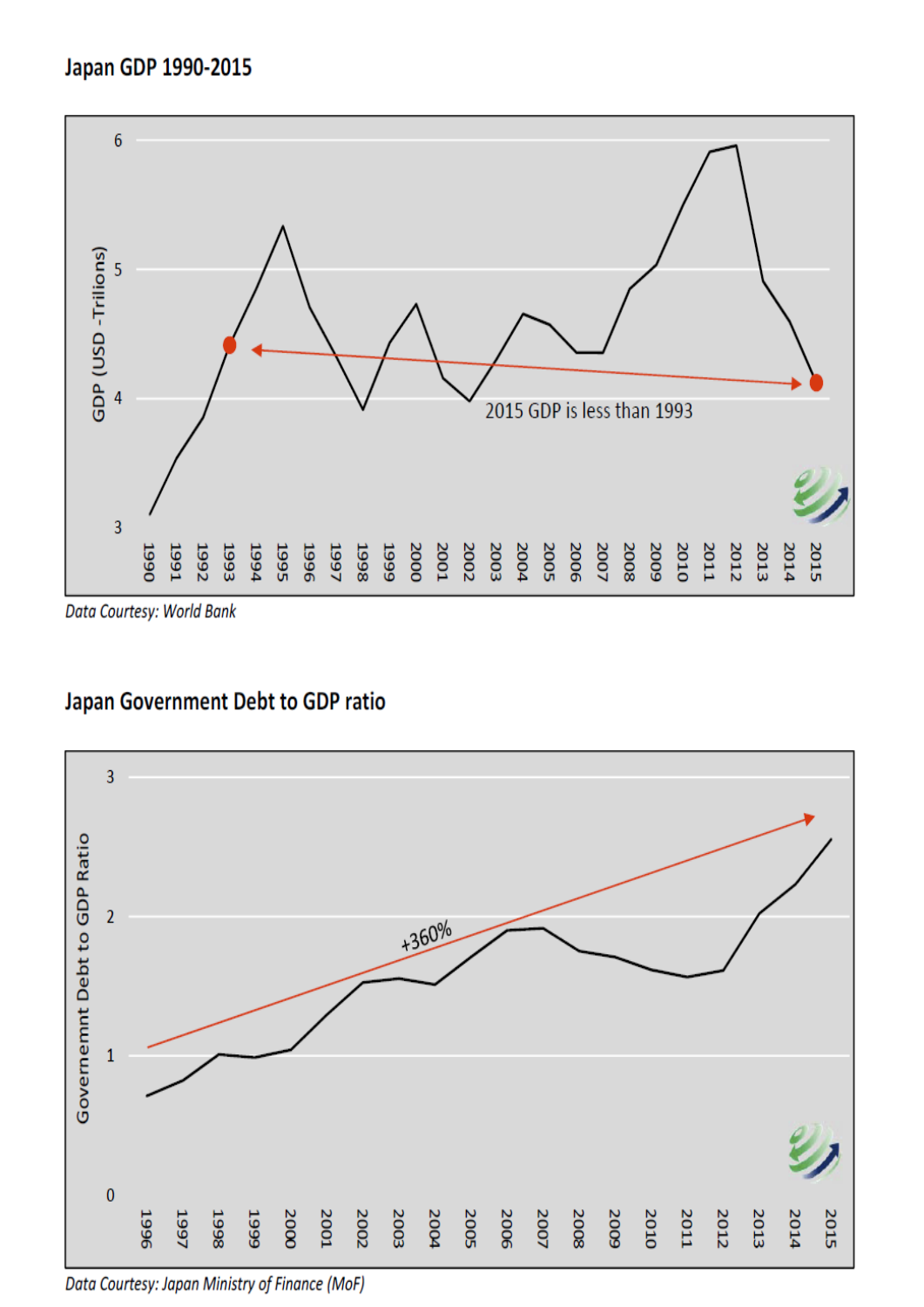What is so confounding about this situation is that after 25 years, one would expect Japanese?leadership to eventually recognize that they are following Einstein?s definition of insanity ??doing the same thing over and over again and expecting different results. **Equally insane,?leaders in the rest of the developed world are following Japan over the same economic cliff.?**

Throughout this period of economic stagnation and deflation, Japan has increasingly?emphasized its desire to generate inflation. The ulterior motive behind such a strategy is hidden?in plain sight. If the value of a currency, in this case the Yen, is eroded by rising inflation debtors?are able to pay back that debt with Yen that is worth less than it used to be. For example, if?Japan were somehow able to generate 4% inflation for 5 years, the compounded effect of that?inflation would serve to devalue the currency by roughly 22%. Therefore, debtors *(the?Japanese government)* could repay outstanding debt in five years at what is a 22% discount to?its current value. **Said more bluntly, they can essentially default on 22% of their debt.?**

**What we know about Japan is that their debt load has long since surpassed the country?s?ability to repay it in conventional terms.** Given that it would allow them to erase some percentage of the value of the debt outstanding, their desperation to generate inflation?should not be underestimated. One way or another, this is the reality Japan hopes to achieve.

## **QE**

Quantitative easing (QE) is one of the primary monetary policy approaches central banks have taken since the 2008 financial crisis. With short term interest rates pegged at zero, and thus?the traditional level of monetary policy at its effective limit, the U.S. Federal Reserve and many?other central banks conjured new money from the printing presses and began buying sovereign?debt and, in some cases mortgages, corporate bonds and even equities. This approach to?increasing the money supply achieved central bank objectives of levitating stocks and other?asset markets, in the hope that newly created ?wealth? would trickle down. **The mission has?yet to produce the promised ?escape velocity? for economic growth or higher inflation.** The?wealthy, who own most of the world?s financial assets, have seen their wealth expand rapidly.?**However, for most of the working population, the outcome has been economic struggle,?further widening of the wealth gap and a deepening sense of discontentment.?**

# **The Nuclear Option**

In 2014, as the verdict on the efficacy of QE became increasingly clear, European and Japanese?central bankers went back to the drawing board. They decided that if the wealth effect of?boosting financial markets would not deliver the desired consumption to drive economic?growth then surely negative interest rates would do the trick. **Unfortunately, the central?bankers appear to have forgotten that there are both borrowers and lenders who are affected?by the level of interest rates.** Not only have negative interest rates failed to advance economic?growth, the strategy appears to have eroded public confidence in the institution of central?banking and financially damaging the balance sheets of many banks.

In recent weeks, former Federal Reserve (Fed) chairman Ben Bernanke paid a visit to Tokyo and?met with a variety of Japanese leaders including Bank of Japan chairman Haruhiko Kuroda. In?those meetings, Bernanke supposedly offered counsel to the Japanese about how they might,?once and for all, break the deflationary shackles that enslave their economy using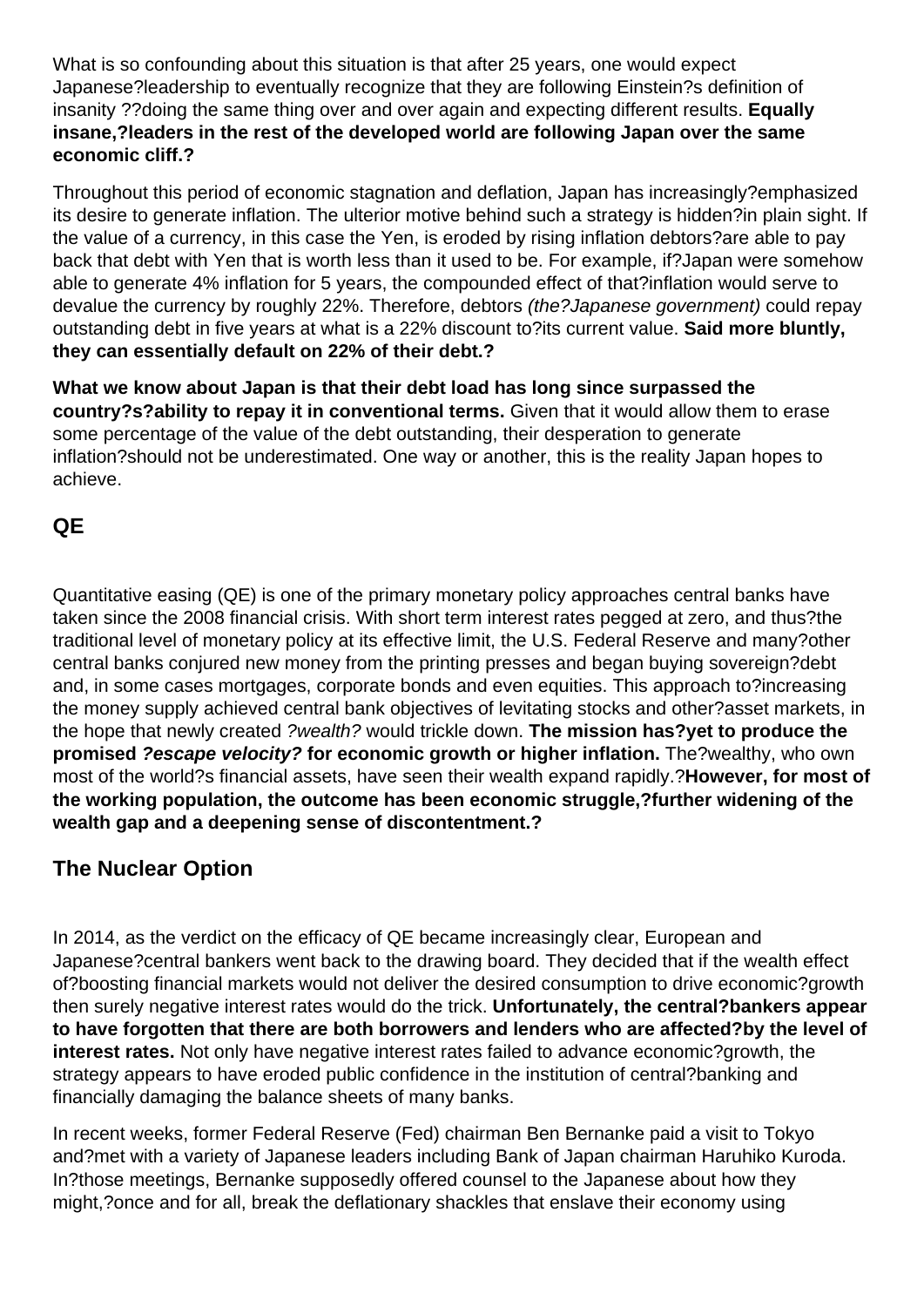#### ?helicopter?money?(the termed was coined by Milton Freidman and made popular in 2002 by Ben?Bernanke).**What Bernanke proposes, is for Japan to effectively take one of the few remaining?steps toward ?all?in? or the economic policy equivalent of a ?nuclear option?.**

The Japanese government appears to be leading the charge in the next chapter of stranger than?fiction economic policy through some form of ?helicopter money?. As opposed to the prior?methods of QE, this new approach marries monetary policy with fiscal policy by putting printed?currency into the hands of the Ministry of Finance (MOF or Japan?s Treasury department) for?direct distribution through a fiscal policy program. Such a program may be infrastructure?spending or it may simply be a direct deposit into the bank accounts of public citizens.?**Regardless of its use, the public debt would rise further.**

According to the meeting notes shared with the media Bernanke recommended that the MoF?issue ?perpetual bonds?, or bonds which have no maturity date. The Bank of Japan (BOJ or?Japan?s Central Bank) would essentially print Yen to buy the perpetual bonds and further?expand their already bloated balance sheet. The new money for those bonds would go to the?MoF for distribution in some form through a fiscal policy measure. The BoJ receives the bonds,?the MoF gets the newly printed money and the citizens of Japan would receive a stimulus?package that will deliver inflation and a real economic recovery. Sounds like a win?win, huh?

Temporarily, yes. Economic activity will increase and inflation may rise.?Let us suppose that the decision is to distribute the newly printed currency from the sale of the?perpetual bonds directly into the hands of the Japanese people. Further let us suppose every?dollar of that money is spent. In such a circumstance, economic activity will pick up sharply.?**However, eventually the money will run out, spending falters and economic stagnation and?decline will resume.**

At this point, Japan has the original accumulated debt plus the new debt created through?perpetual bonds and an economy that did not respond organically to this new policy measure.?**Naturally the familiar response from policymakers is likely to be ?we just didn?t do enough?.**It is?then highly probable another round of helicopter money will be issued producing another short?lived spurt of economic activity. As with previous policy efforts, this pattern likely repeats over?and over again. Each time, however, the amount of money printed and perpetual bonds?issued must be greater than the prior attempts. Otherwise, economic growth will not occur, it?will, at best, only match that of the prior experience.

Eventually, due to the mountain of money going directly in to the economy, inflation will?emerge. **However, the greater likelihood is not that inflation emerges, but that it actually?explodes resulting in a complete annihilation of the currency and the Japanese economy.** In?hypothetical terms as described here, the outcome would be devastating. Unlike prior?methods of QE which can be halted and even reversed, helicopter money demands ever increasing amounts to achieve the desired growth and inflation. Once started, it will be very difficult to stop as economic activity would stumble.

The following paragraph came from ?Part Deux ? Shorting the Federal Reserve?. In the article?we described how the French resorted to a helicopter money to help jump start a stagnant?economy.

?With each new issue came increased trade and a stronger economy. The problem was the?activity wasn?t based on anything but new money. As such, it had very little staying power and?the positive benefits quickly eroded. Businesses were handcuffed. They found it hard to make?any decisions in fear the currency would continue to drop in value. Prices continued to rise.?Speculation and hoarding were becoming the primary drivers of the economy. 'Commerce was?dead; betting took its place.' With higher